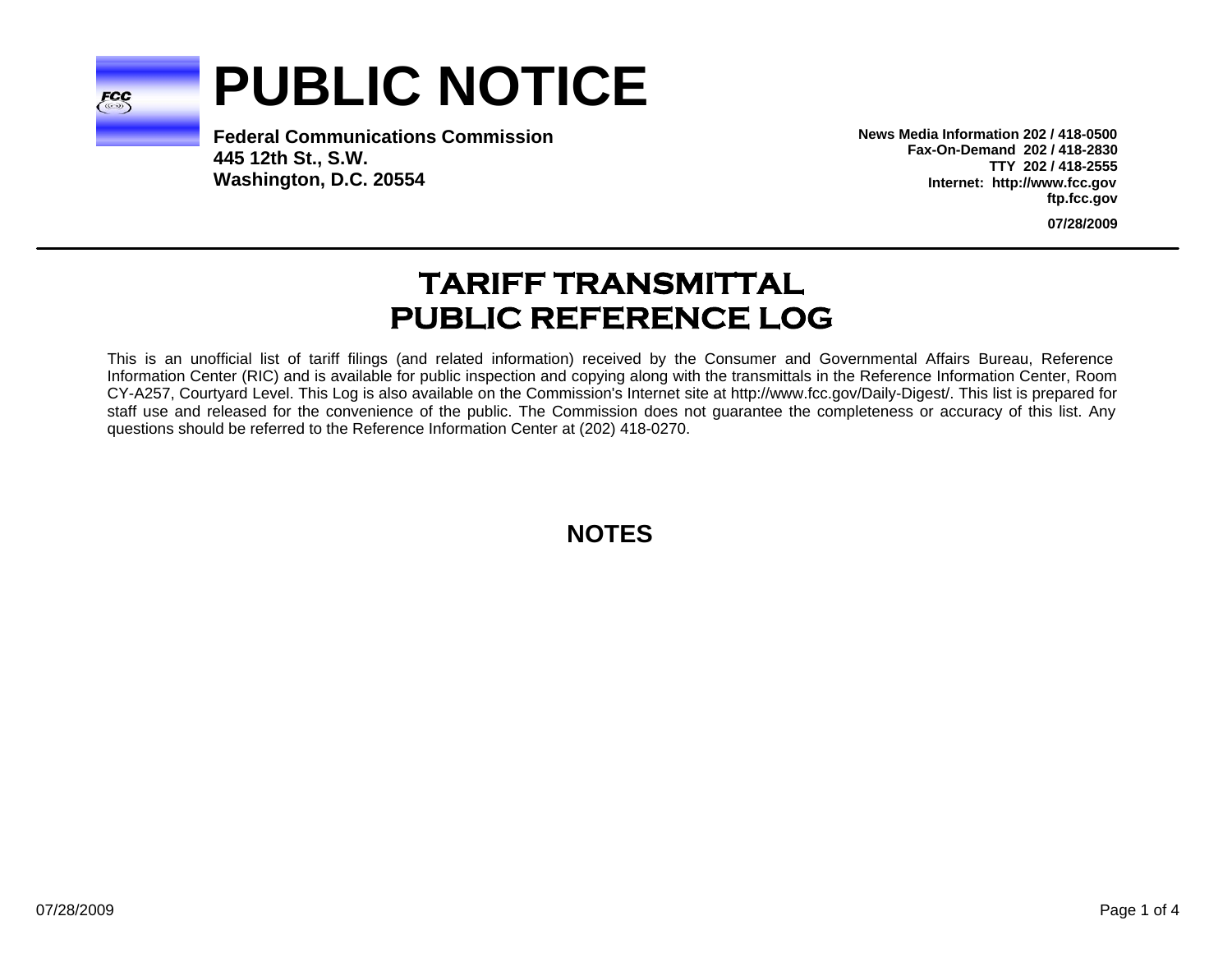## **PUBLIC REFERENCE LOG:07/24/2009**

#### **Non Dominant**

|               | <b>ISSUED CARRIER</b>                               | FILING # TRANS # FCC # |    |                |              | EFF DATE # DISKS # CDS # PAGES NTC $61.38$ 61.49 PUS PET DUE S. P. # |              |              |            |         |
|---------------|-----------------------------------------------------|------------------------|----|----------------|--------------|----------------------------------------------------------------------|--------------|--------------|------------|---------|
|               | 01/29/2009 BROADWING COMMUNICATIONS SERVICES, INC.  | $\overline{1}$         |    | $\mathbf{1}$   | 01/30/2009 1 |                                                                      | $\mathbf{0}$ | $\mathbf 0$  | LJB        |         |
|               | <b>SYNOPSIS</b>                                     |                        |    |                |              |                                                                      |              |              |            |         |
|               |                                                     |                        |    |                |              |                                                                      |              |              |            |         |
|               |                                                     |                        |    |                |              |                                                                      |              |              |            |         |
| <b>ISSUED</b> | <b>CARRIER</b>                                      | FILING # TRANS # FCC # |    |                |              | EFF DATE # DISKS # CDS # PAGES NTC 61.38 61.49 PUS PET DUE           |              |              |            | S.P.#   |
|               | 03/10/2009 CONVERSENT COMMUNICATIONS LONG DISTANCE  | $\overline{1}$         | 45 | 6              | 03/11/2009   | $\mathbf{1}$                                                         | $\mathbf 0$  | $\mathbf{0}$ | <b>LJB</b> |         |
|               | <b>SYNOPSIS</b>                                     |                        |    |                |              |                                                                      |              |              |            |         |
|               |                                                     |                        |    |                |              |                                                                      |              |              |            |         |
| ISSUED        | <b>CARRIER</b>                                      | FILING # TRANS # FCC # |    |                |              | EFF DATE # DISKS # CDS # PAGES NTC 61.38 61.49 PUS PET DUE           |              |              |            | S. P. # |
|               | 03/10/2009 CTC COMMUNICATIONS CORP.                 | $\overline{1}$         | 50 | 3              | 03/11/2009   | $\mathbf{1}$                                                         | $\mathbf{0}$ | $\mathbf 0$  | LJB        |         |
|               | <b>SYNOPSIS</b>                                     |                        |    |                |              |                                                                      |              |              |            |         |
|               |                                                     |                        |    |                |              |                                                                      |              |              |            |         |
|               | <b>ISSUED CARRIER</b>                               | FILING # TRANS # FCC # |    |                |              | EFF DATE # DISKS # CDS # PAGES NTC 61.38 61.49 PUS PET DUE S. P. #   |              |              |            |         |
|               | 06/11/2009 JAMES VALLEY COOPERATIVE TELEPHONE COMP/ | $\overline{1}$         | 12 | $\overline{1}$ | 06/12/2009   | $\mathbf{1}$                                                         | $\mathbf{0}$ | $\mathbf 0$  | LJB        |         |
|               | <b>SYNOPSIS</b>                                     |                        |    |                |              |                                                                      |              |              |            |         |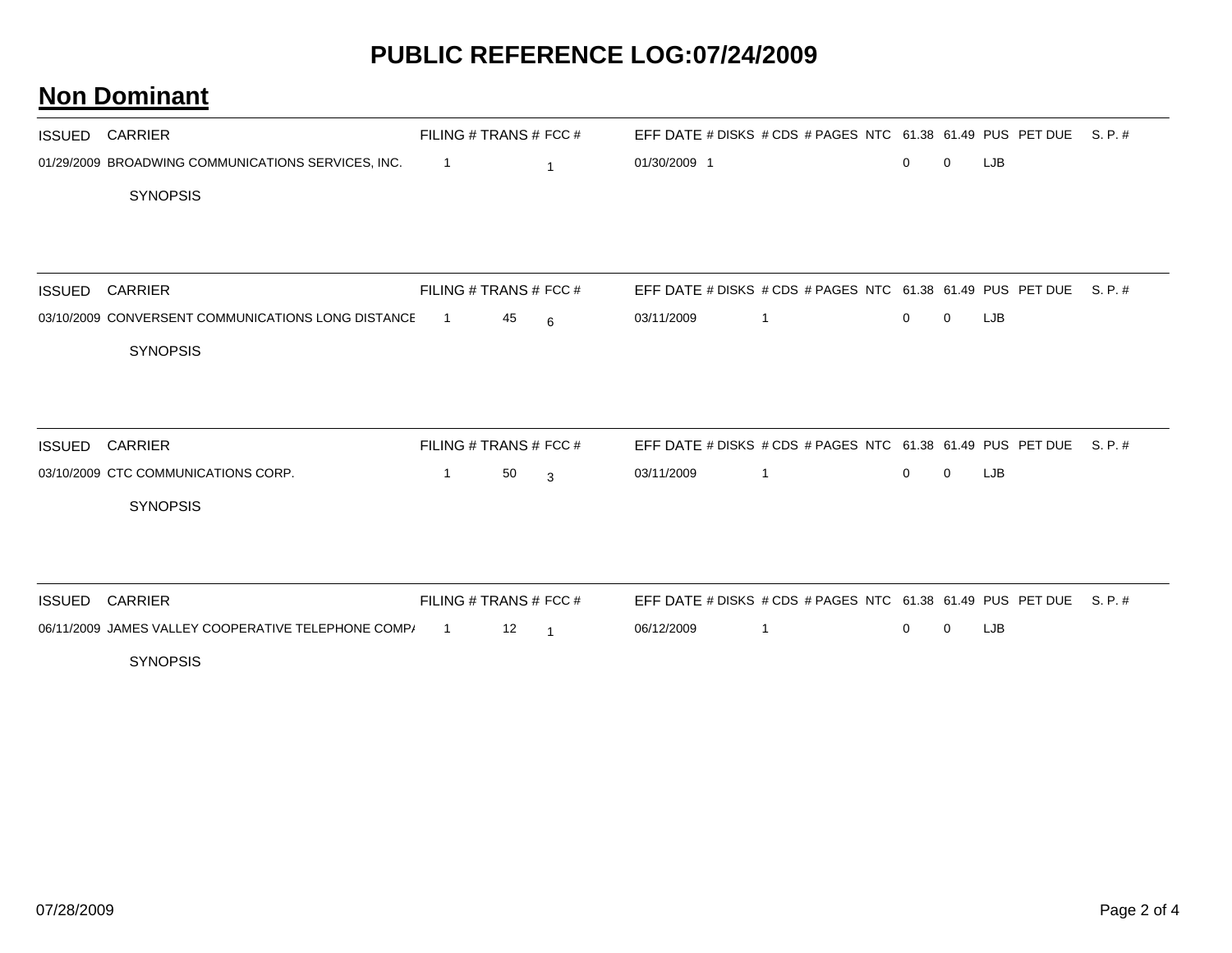## **PUBLIC REFERENCE LOG:07/24/2009**

#### **Non Dominant**

|        | <b>ISSUED CARRIER</b>                                | FILING # TRANS # FCC # |     |                |            | EFF DATE # DISKS # CDS # PAGES NTC 61.38 61.49 PUS PET DUE |             |             |     | S. P. # |
|--------|------------------------------------------------------|------------------------|-----|----------------|------------|------------------------------------------------------------|-------------|-------------|-----|---------|
|        | 03/16/2009 MCI WORLDCOM COMMUNICATIONS, INC.         | $\overline{1}$         | 30  | $\overline{1}$ | 03/17/2009 | $\mathbf{1}$                                               | 0           | 0           | LJB |         |
|        | <b>SYNOPSIS</b>                                      |                        |     |                |            |                                                            |             |             |     |         |
|        |                                                      |                        |     |                |            |                                                            |             |             |     |         |
| ISSUED | <b>CARRIER</b>                                       | FILING # TRANS # FCC # |     |                |            | EFF DATE # DISKS # CDS # PAGES NTC 61.38 61.49 PUS PET DUE |             |             |     | S. P. # |
|        | 04/29/2009 MCIMETRO ACCESS TRANSMISSION SERVICES INC | $\overline{1}$         | 26  | $\overline{1}$ | 04/30/2009 | $\mathbf{1}$                                               | $\mathbf 0$ | $\mathbf 0$ | LJB |         |
|        | <b>SYNOPSIS</b>                                      |                        |     |                |            |                                                            |             |             |     |         |
|        |                                                      |                        |     |                |            |                                                            |             |             |     |         |
| ISSUED | <b>CARRIER</b>                                       | FILING # TRANS # FCC # |     |                |            | EFF DATE # DISKS # CDS # PAGES NTC 61.38 61.49 PUS PET DUE |             |             |     | S. P. # |
|        | 02/27/2009 PEERLESS NETWORK, LLC                     | $\mathbf{1}$           | 3   | $\overline{1}$ | 03/05/2009 | $\mathbf{1}$                                               | $\mathbf 0$ | $\mathbf 0$ | LJB |         |
|        | <b>SYNOPSIS</b>                                      |                        |     |                |            |                                                            |             |             |     |         |
|        |                                                      |                        |     |                |            |                                                            |             |             |     |         |
|        | <b>ISSUED CARRIER</b>                                | FILING # TRANS # FCC # |     |                |            | EFF DATE # DISKS # CDS # PAGES NTC 61.38 61.49 PUS PET DUE |             |             |     | S. P. # |
|        | 10/29/2008 SPRINT COMMUNICATIONS CO. L.P.            | $\mathbf{1}$           | 560 | 11             | 11/01/2008 | $\mathbf{1}$                                               | $\mathbf 0$ | $\Omega$    | LJB |         |
|        | <b>SYNOPSIS</b>                                      |                        |     |                |            |                                                            |             |             |     |         |